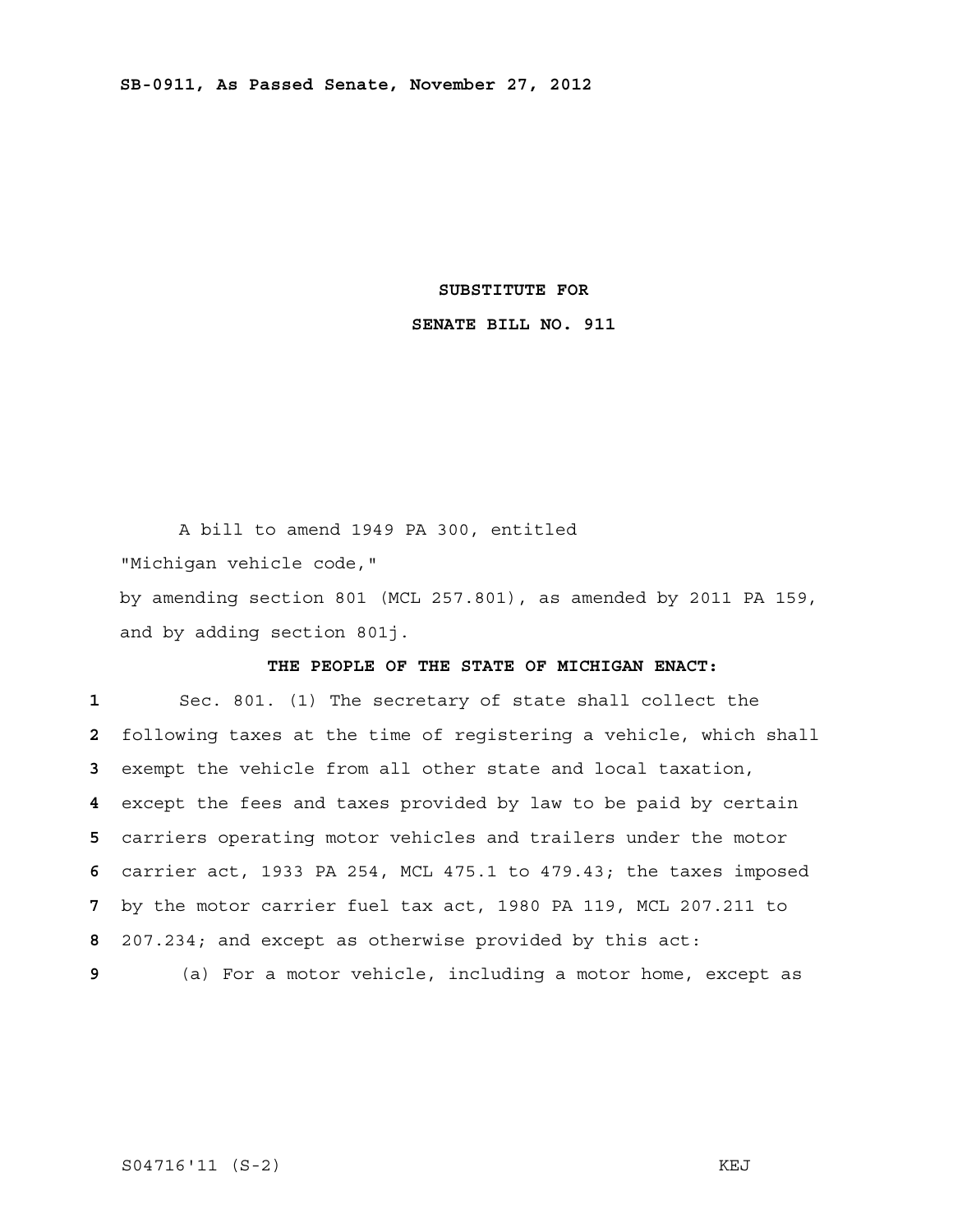otherwise provided, and a pickup truck or van that weighs not more than 8,000 pounds, except as otherwise provided, according to the following schedule of empty weights:

| 4  | Empty weights                            | Tax   |
|----|------------------------------------------|-------|
| 5  |                                          | 29.00 |
| 6  | 3,001 to 3,500 pounds                    | 32.00 |
| 7  | $3,501$ to $4,000$ pounds                | 37.00 |
| 8  | 4,001 to 4,500 pounds                    | 43.00 |
| 9  | 4,501 to 5,000 pounds                    | 47.00 |
| 10 | 5,001 to 5,500 pounds                    | 52.00 |
| 11 | 5,501 to 6,000 pounds                    | 57.00 |
| 12 | 6,001 to 6,500 pounds                    | 62.00 |
| 13 | 6,501 to 7,000 pounds                    | 67.00 |
| 14 | 7,001 to 7,500 pounds                    | 71.00 |
| 15 | 7,501 to 8,000 pounds                    | 77.00 |
| 16 | 8,001 to 8,500 pounds                    | 81.00 |
| 17 | 8,501 to 9,000 pounds                    | 86.00 |
| 18 | $9,001$ to $9,500$ pounds                | 91.00 |
| 19 | $9,501$ to $10,000$ pounds               | 95.00 |
| 20 | over 10,000 pounds\$ 0.90 per 100 pounds |       |
| 21 | of empty weight                          |       |

On October 1, 1983, and October 1, 1984, the tax assessed under this subdivision shall be annually revised for the registrations expiring on the appropriate October 1 or after that date by multiplying the tax assessed in the preceding fiscal year times the personal income of Michigan for the preceding calendar year divided by the personal income of Michigan for the calendar year that preceded that calendar year. In performing the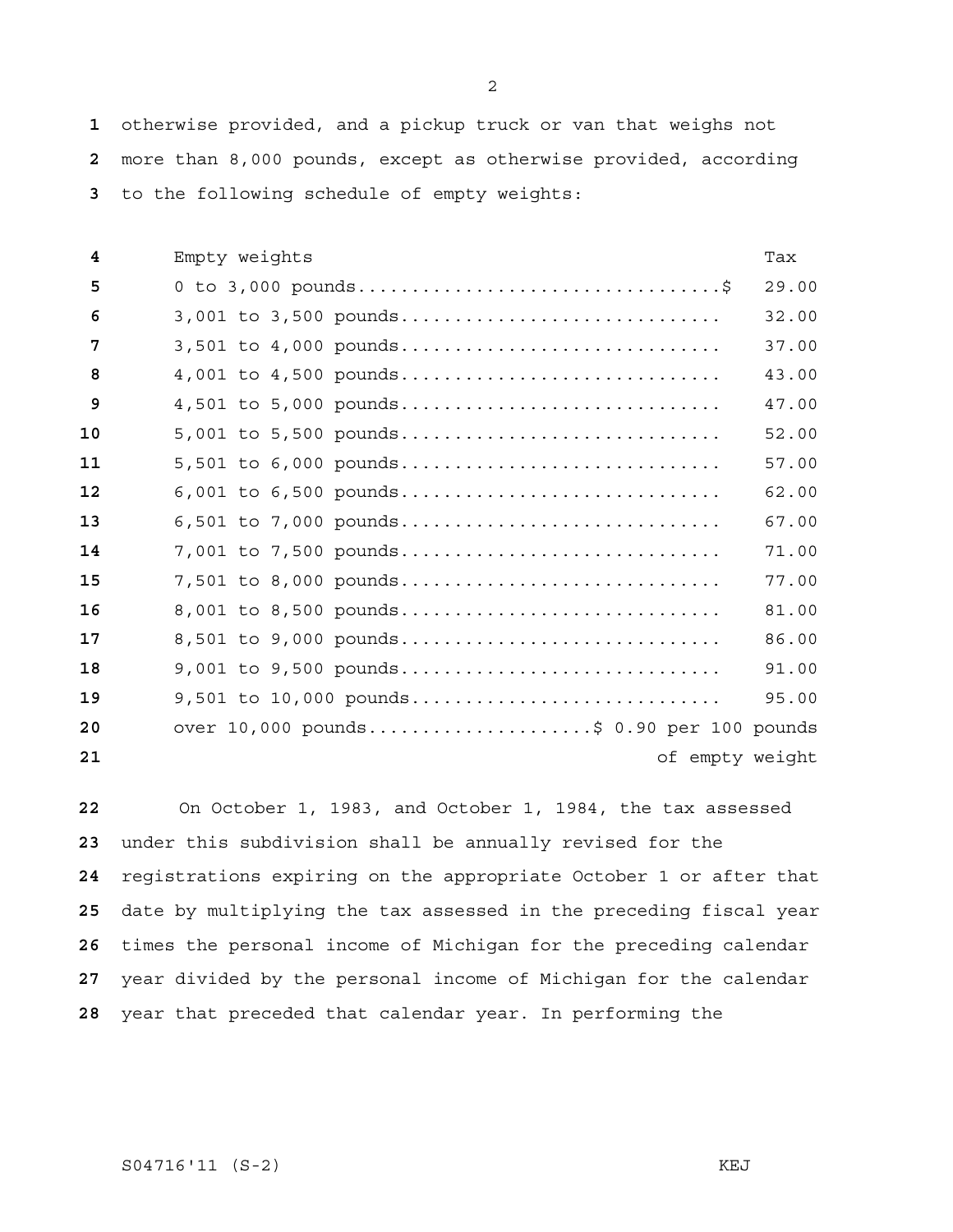calculations under this subdivision, the secretary of state shall use the spring preliminary report of the United States department of commerce or its successor agency. A van that is owned by an individual who uses a wheelchair or by an individual who transports a member of his or her household who uses a wheelchair and for which registration plates are issued under section 803d shall be assessed at the rate of 50% of the tax provided for in this subdivision.

(b) For a trailer coach attached to a motor vehicle, the tax shall be assessed as provided in subdivision (*l*). A trailer coach not under 1959 PA 243, MCL 125.1035 to 125.1043, and while located on land otherwise assessable as real property under the general property tax act, 1893 PA 206, MCL 211.1 to 211.155, if the trailer coach is used as a place of habitation, and whether or not permanently affixed to the soil, is not exempt from real property taxes.

(c) For a road tractor, truck, or truck tractor owned by a farmer and used exclusively in connection with a farming operation, including a farmer hauling livestock or farm equipment for other farmers for remuneration in kind or in labor, but not for money, or used for the transportation of the farmer and the farmer's family, and not used for hire, 74 cents per 100 pounds of empty weight of the road tractor, truck, or truck tractor. If the road tractor, truck, or truck tractor owned by a farmer is also used for a nonfarming operation, the farmer is subject to the highest registration tax applicable to the nonfarm use of the vehicle but is not subject to more than 1 tax rate under this

#### S04716'11 (S-2) KEJ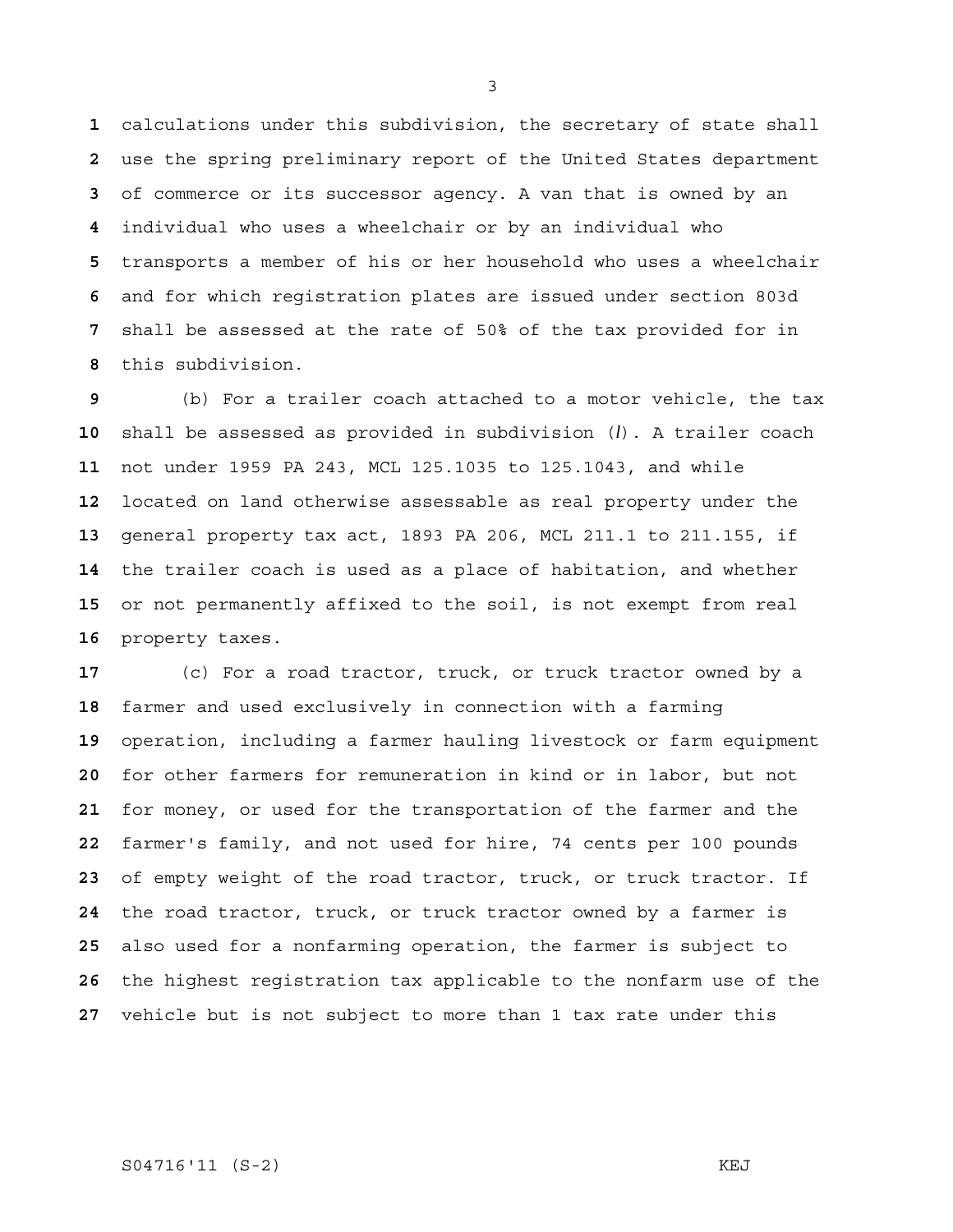act.

(d) For a road tractor, truck, or truck tractor owned by a wood harvester and used exclusively in connection with the wood harvesting operations or a truck used exclusively to haul milk from the farm to the first point of delivery, 74 cents per 100 pounds of empty weight of the road tractor, truck, or truck tractor. A registration secured by payment of the tax prescribed in this subdivision continues in full force and effect until the regular expiration date of the registration. As used in this subdivision:

(*i*) "Wood harvester" includes the person or persons hauling and transporting raw materials in the form produced at the harvest site or hauling and transporting wood harvesting equipment. Wood harvester does not include a person or persons whose primary activity is tree-trimming or landscaping.

(*ii*) "Wood harvesting equipment" includes all of the following:

(A) A vehicle that directly harvests logs or timber, including, but not limited to, a processor or a feller buncher.

(B) A vehicle that directly processes harvested logs or timber, including, but not limited to, a slasher, delimber, processor, chipper, or saw table.

(C) A vehicle that directly processes harvested logs or timber, including, but not limited to, a forwarder, grapple skidder, or cable skidder.

(D) A vehicle that directly loads harvested logs or timber, including, but not limited to, a knuckle-boom loader, front-end

#### S04716'11 (S-2) KEJ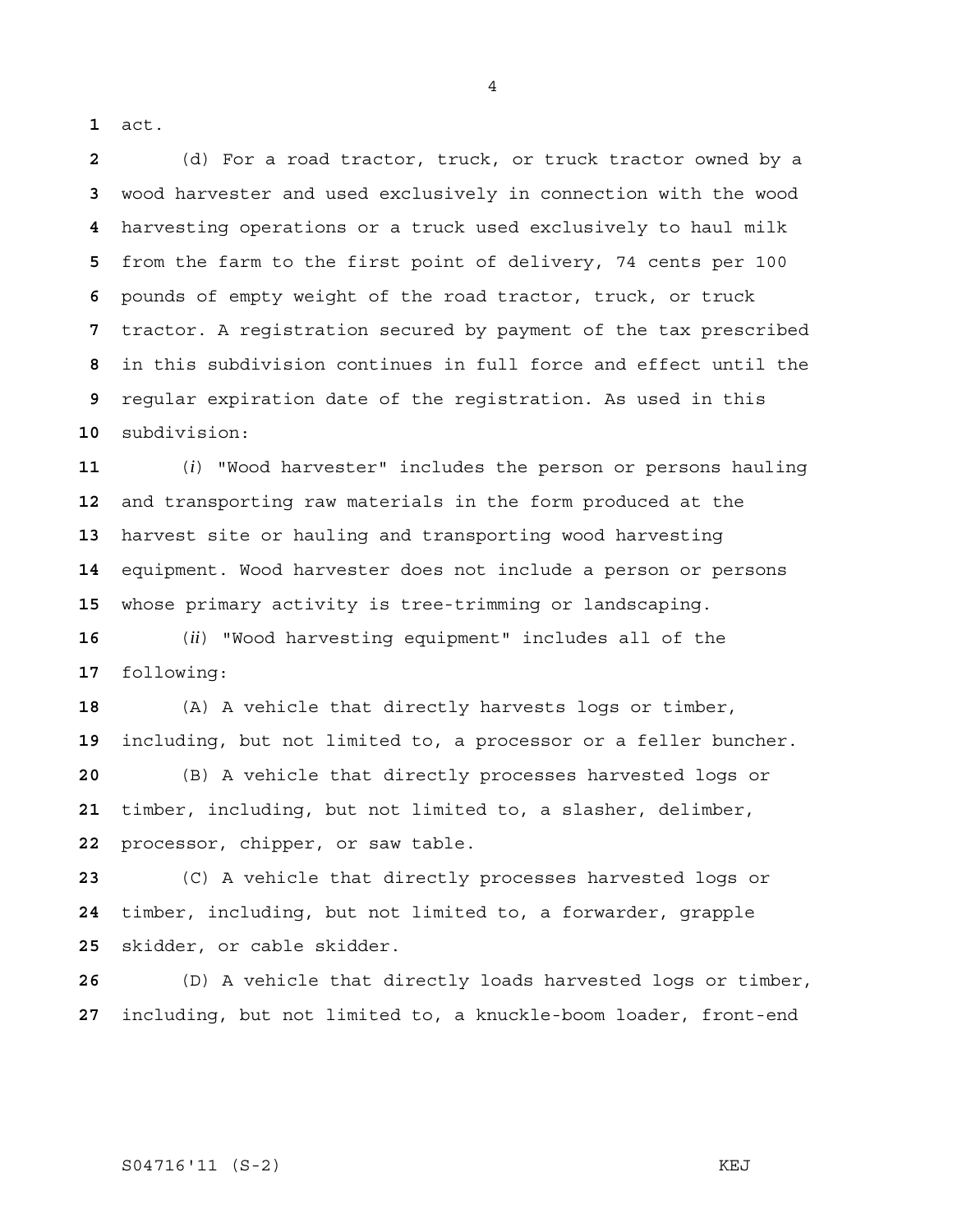loader, or forklift.

(E) A bulldozer or road grader being transported to a wood harvesting site specifically for the purpose of building or maintaining harvest site roads.

(*iii*) "Wood harvesting operations" does not include the transportation of processed lumber, Christmas trees, or processed firewood for a profit making venture.

(e) For a hearse or ambulance used exclusively by a licensed funeral director in the general conduct of the licensee's funeral business, including a hearse or ambulance whose owner is engaged in the business of leasing or renting the hearse or ambulance to others, \$1.17 per 100 pounds of the empty weight of the hearse or ambulance.

(f) For a vehicle owned and operated by this state, a state institution, a municipality, a privately incorporated, nonprofit volunteer fire department, or a nonpublic, nonprofit college or university, \$5.00 per plate. A registration plate issued under this subdivision expires on June 30 of the year in which new registration plates are reissued for all vehicles by the secretary of state.

(g) For a bus including a station wagon, carryall, or similarly constructed vehicle owned and operated by a nonprofit parents' transportation corporation used for school purposes, parochial school or society, church Sunday school, or any other grammar school, or by a nonprofit youth organization or nonprofit rehabilitation facility; or a motor vehicle owned and operated by a senior citizen center, \$10.00, if the bus, station wagon,

# S04716'11 (S-2) KEJ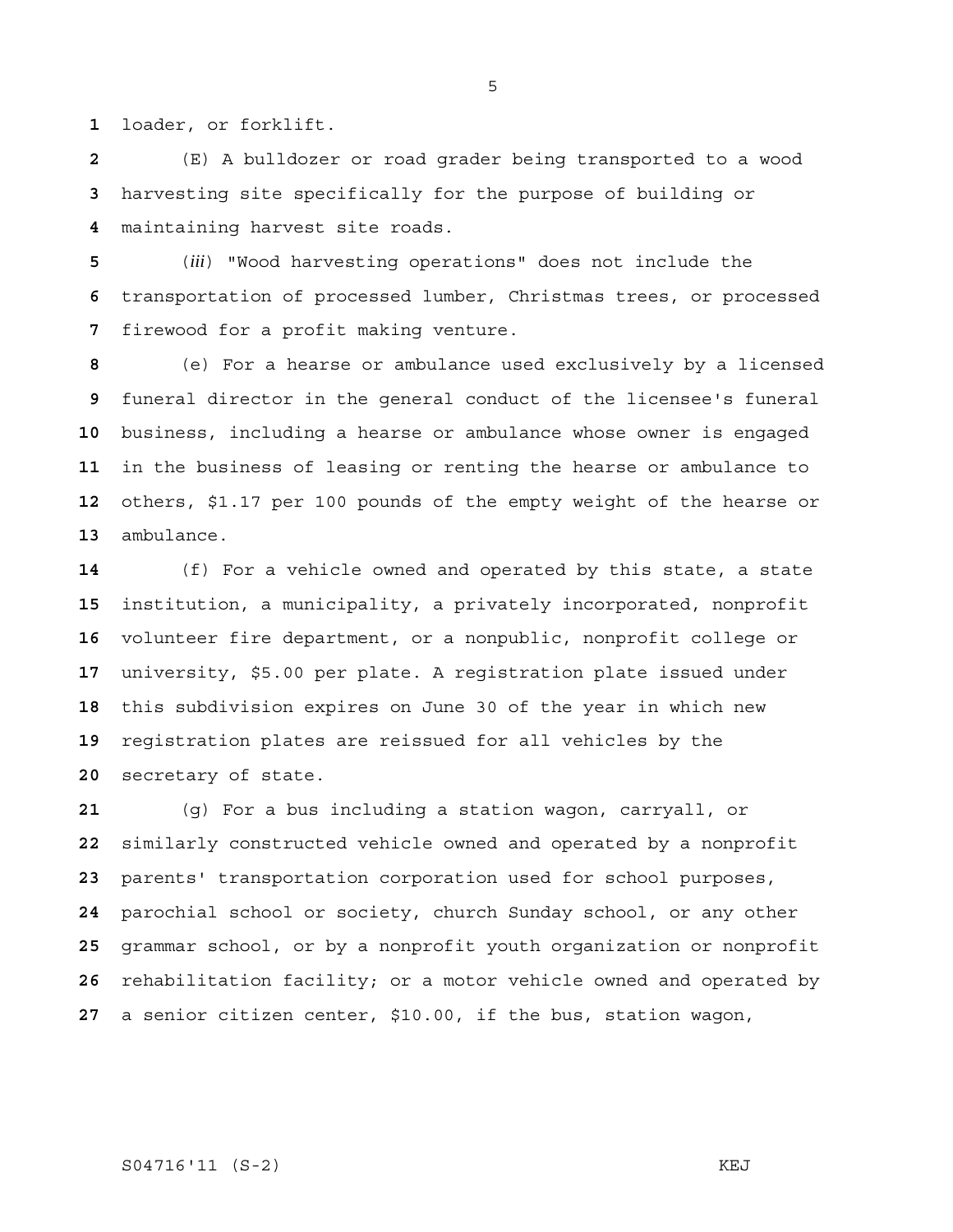carryall, or similarly constructed vehicle or motor vehicle is designated by proper signs showing the organization operating the vehicle.

(h) For a vehicle owned by a nonprofit organization and used to transport equipment for providing dialysis treatment to children at camp; for a vehicle owned by the civil air patrol, as organized under 36 USC 40301 to 40307, \$10.00 per plate, if the vehicle is designated by a proper sign showing the civil air patrol's name; for a vehicle owned and operated by a nonprofit veterans center; for a vehicle owned and operated by a nonprofit recycling center or a federally recognized nonprofit conservation organization; for a motor vehicle having a truck chassis and a locomotive or ship's body that is owned by a nonprofit veterans organization and used exclusively in parades and civic events; or for an emergency support vehicle used exclusively for emergencies and owned and operated by a federally recognized nonprofit charitable organization, \$10.00 per plate.

(i) For each truck owned and operated free of charge by a bona fide ecclesiastical or charitable corporation, or red cross, girl scout, or boy scout organization, 65 cents per 100 pounds of the empty weight of the truck.

(j) For each truck, weighing 8,000 pounds or less, and not used to tow a vehicle, for each privately owned truck used to tow a trailer for recreational purposes only and not involved in a profit making venture, and for each vehicle designed and used to tow a mobile home or a trailer coach, except as provided in subdivision (b), \$38.00 or an amount computed according to the

# S04716'11 (S-2) KEJ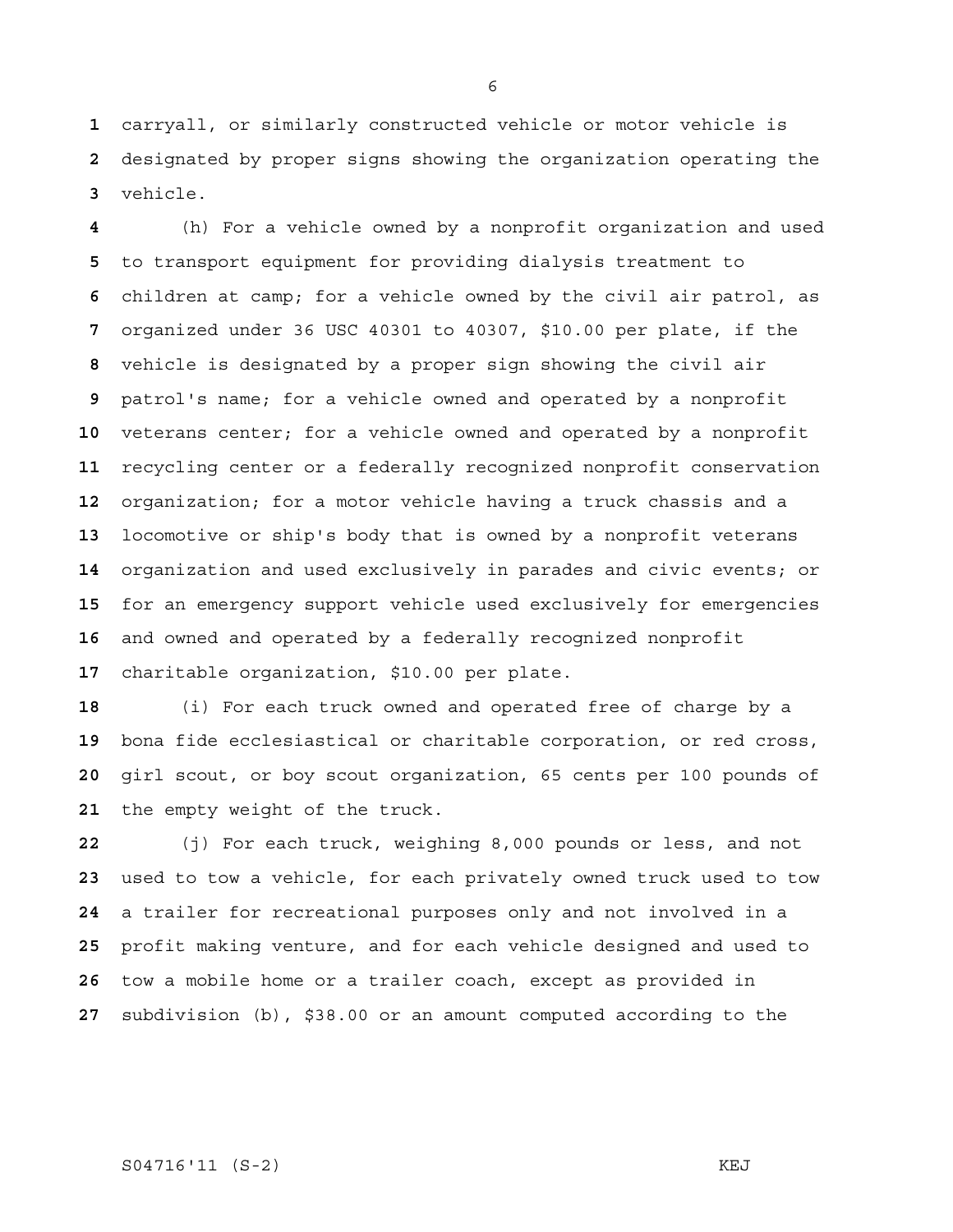following schedule of empty weights, whichever is greater:

| $\overline{2}$ | Empty weights           |  | Per 100 pounds |
|----------------|-------------------------|--|----------------|
| $\mathbf{3}$   |                         |  | 1.40           |
| $\overline{4}$ | 2,501 to 4,000 pounds   |  | 1.76           |
| -5             | 4,001 to 6,000 pounds   |  | 2.20           |
| 6              | 6,001 to 8,000 pounds   |  | 2.72           |
| 7              | 8,001 to 10,000 pounds  |  | 3.25           |
| 8              | 10,001 to 15,000 pounds |  | 3.77           |
| 9              | 15,001 pounds and over  |  | 4.39           |

If the tax required under subdivision (p) for a vehicle of the same model year with the same list price as the vehicle for which registration is sought under this subdivision is more than the tax provided under the preceding provisions of this subdivision for an identical vehicle, the tax required under this subdivision is not less than the tax required under subdivision (p) for a vehicle of the same model year with the same list price.

(k) For each truck weighing 8,000 pounds or less towing a trailer or any other combination of vehicles and for each truck weighing 8,001 pounds or more, road tractor or truck tractor, except as provided in subdivision (j) according to the following schedule of elected gross weights:

| 23 | Elected gross weight    | Tax    |
|----|-------------------------|--------|
| 24 |                         |        |
| 25 | 24,001 to 26,000 pounds | 558.00 |
| 26 | 26,001 to 28,000 pounds | 558.00 |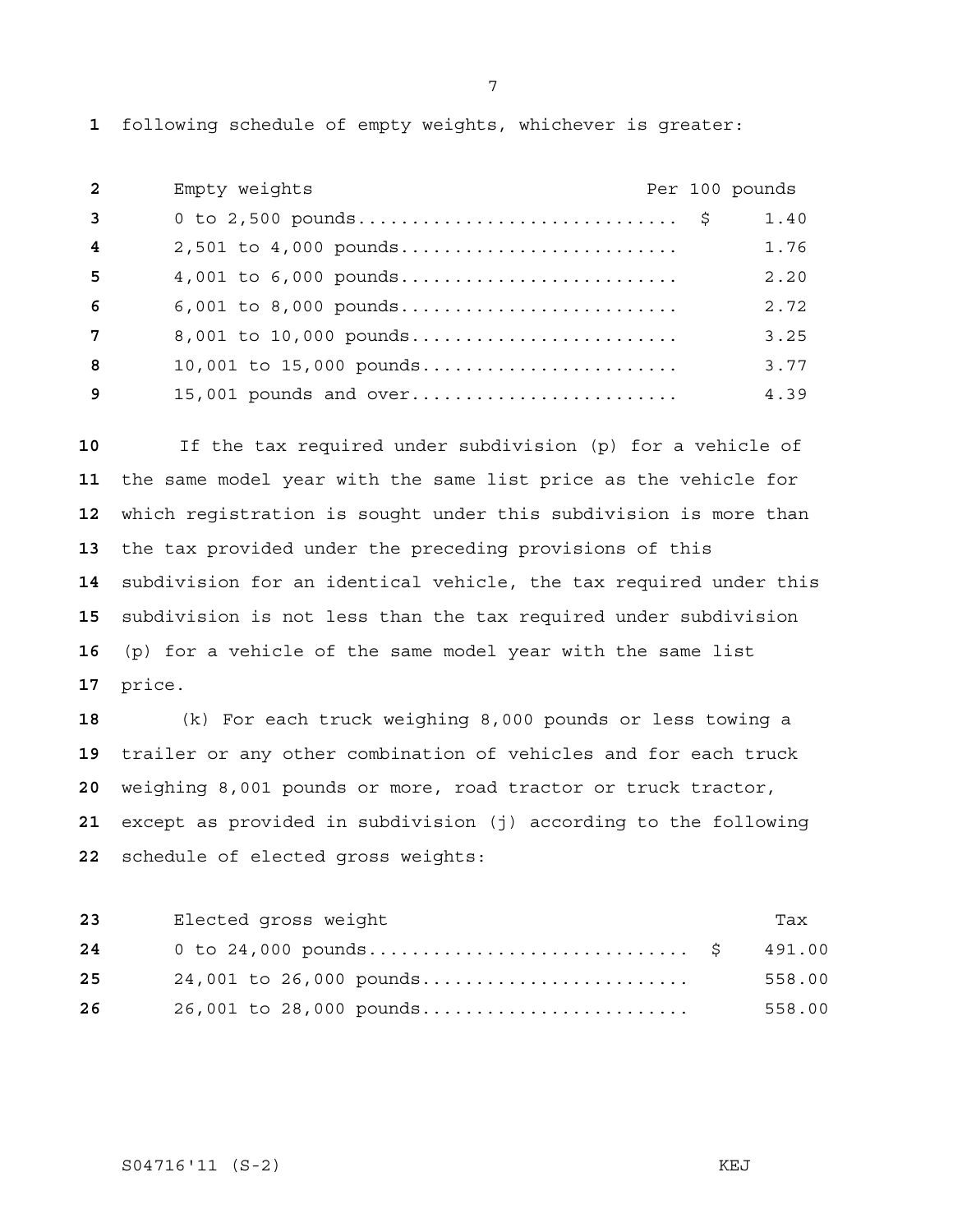| $\mathbf{1}$   | 28,001 to 32,000 pounds   | 649.00   |
|----------------|---------------------------|----------|
| $\overline{2}$ | 32,001 to 36,000 pounds   | 744.00   |
| $\overline{3}$ | 36,001 to 42,000 pounds   | 874.00   |
| 4              | 42,001 to 48,000 pounds   | 1,005.00 |
| 5              | 48,001 to 54,000 pounds   | 1,135.00 |
| 6              | 54,001 to 60,000 pounds   | 1,268.00 |
| 7              | 60,001 to 66,000 pounds   | 1,398.00 |
| 8              | 66,001 to 72,000 pounds   | 1,529.00 |
| 9              | 72,001 to 80,000 pounds   | 1,660.00 |
| 10             | 80,001 to 90,000 pounds   | 1,793.00 |
| 11             | 90,001 to 100,000 pounds  | 2,002.00 |
| 12             | 100,001 to 115,000 pounds | 2,223.00 |
| 13             | 115,001 to 130,000 pounds | 2,448.00 |
| 14             | 130,001 to 145,000 pounds | 2,670.00 |
| 15             | 145,001 to 160,000 pounds | 2,894.00 |
| 16             | over 160,000 pounds       | 3,117.00 |

For each commercial vehicle registered under this subdivision, \$15.00 shall be deposited in a truck safety fund to be expended for the purposes prescribed in section 25 of 1951 PA 51, MCL 247.675.

If a truck or road tractor without trailer is leased from an individual owner-operator, the lessee, whether a person, firm, or corporation, shall pay to the owner-operator 60% of the tax prescribed in this subdivision for the truck tractor or road tractor at the rate of 1/12 for each month of the lease or arrangement in addition to the compensation the owner-operator is entitled to for the rental of his or her equipment.

(*l*) For each pole trailer, semitrailer, trailer coach, or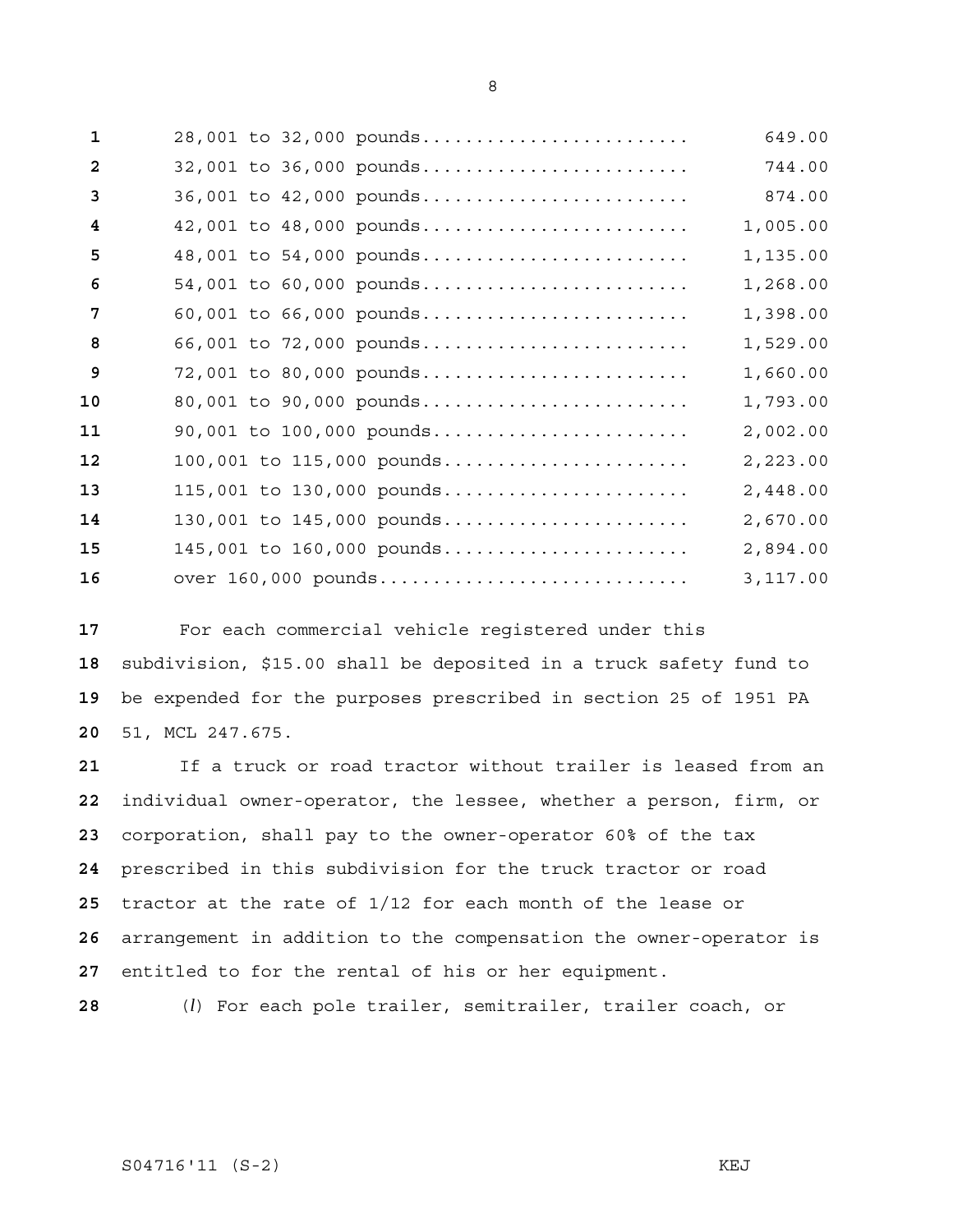trailer, the tax shall be assessed according to the following schedule of empty weights:

| $3 \sim$                                                                                                                                                                                                                                                                                                                           | Empty weights         | Tax    |
|------------------------------------------------------------------------------------------------------------------------------------------------------------------------------------------------------------------------------------------------------------------------------------------------------------------------------------|-----------------------|--------|
| $\overline{4}$ and $\overline{4}$ and $\overline{4}$ and $\overline{4}$ and $\overline{4}$ and $\overline{4}$ and $\overline{4}$ and $\overline{4}$ and $\overline{4}$ and $\overline{4}$ and $\overline{4}$ and $\overline{4}$ and $\overline{4}$ and $\overline{4}$ and $\overline{4}$ and $\overline{4}$ and $\overline{4}$ and |                       |        |
| $5^{\circ}$                                                                                                                                                                                                                                                                                                                        | 2,500 to 9,999 pounds | 200.00 |
| 6 —                                                                                                                                                                                                                                                                                                                                |                       | 300.00 |

The registration plate issued under this subdivision expires only when the secretary of state reissues a new registration plate for all trailers. Beginning October 1, 2005, if the secretary of state reissues a new registration plate for all trailers, a person who has once paid the tax as increased by 2003 PA 152 for a vehicle under this subdivision is not required to pay the tax for that vehicle a second time, but is required to pay only the cost of the reissued plate at the rate provided in section 804(2) for a standard plate. A registration plate issued under this subdivision is nontransferable.

(m) For each commercial vehicle used for the transportation of passengers for hire except for a vehicle for which a payment is made under 1960 PA 2, MCL 257.971 to 257.972, according to the following schedule of empty weights:

| 21  | Empty weights                     |  | Per 100 pounds |
|-----|-----------------------------------|--|----------------|
| 22  |                                   |  | 1.76           |
| 23  | 4,001 to 6,000 pounds             |  | 2.20           |
| 24  | 6,001 to 10,000 pounds            |  | 2.72           |
| 25  | $10,001$ pounds and over          |  | 3.25           |
| -26 | $(n)$ For each motorcycle\$ 23.00 |  |                |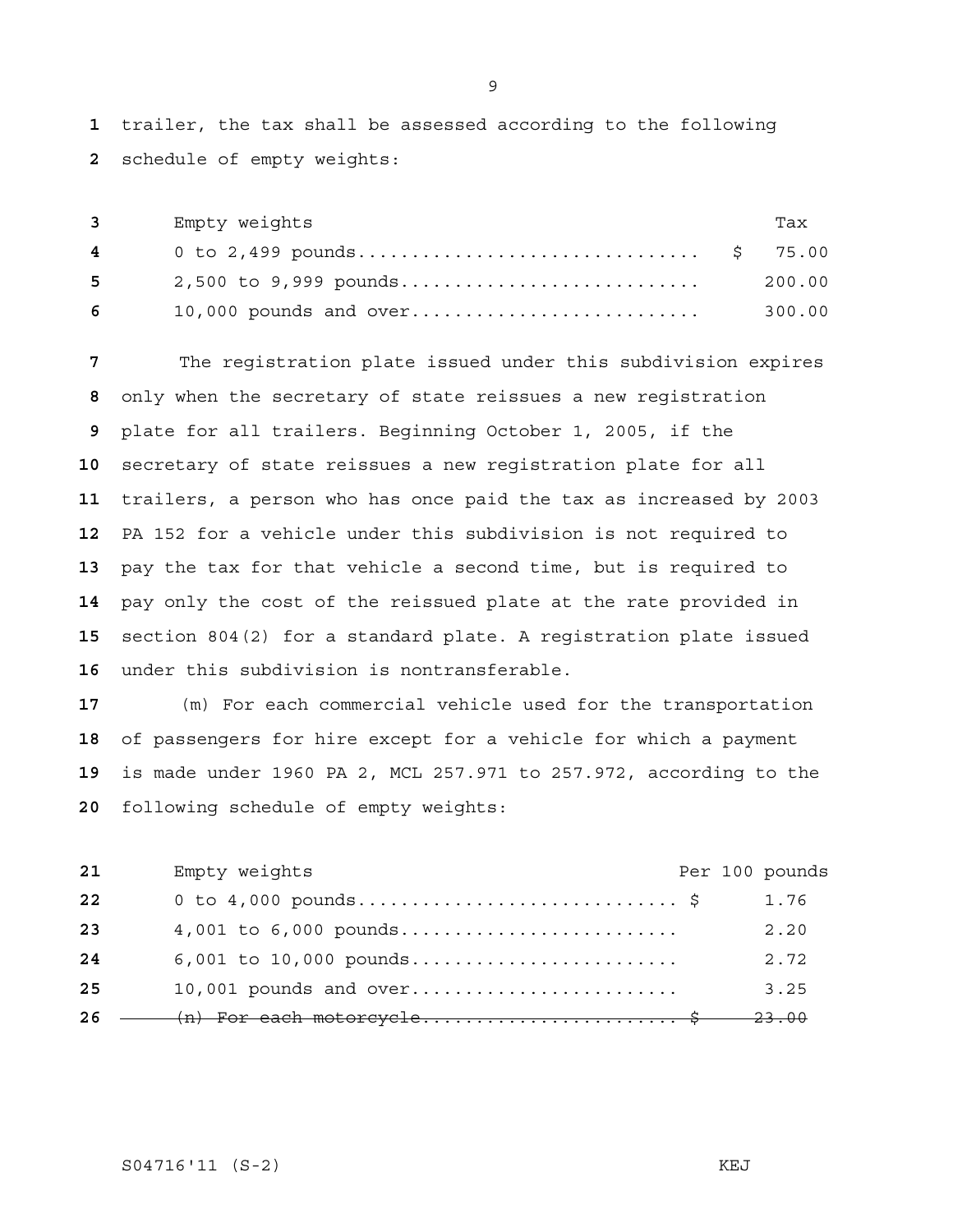## **1 (N) FOR EACH MOTORCYCLE, \$23.00.**

On October 1, 1983, and October 1, 1984, the tax assessed under this subdivision shall be annually revised for the registrations expiring on the appropriate October 1 or after that date by multiplying the tax assessed in the preceding fiscal year times the personal income of Michigan for the preceding calendar year divided by the personal income of Michigan for the calendar year that preceded that calendar year. In performing the calculations under this subdivision, the secretary of state shall use the spring preliminary report of the United States department of commerce or its successor agency.

Beginning January 1, 1984, the registration tax for each motorcycle is increased by \$3.00. The \$3.00 increase is not part of the tax assessed under this subdivision for the purpose of the annual October 1 revisions but is in addition to the tax assessed as a result of the annual October 1 revisions. Beginning January 1, 1984, \$3.00 of each motorcycle fee shall be placed in a motorcycle safety fund in the state treasury and shall be used only for funding the motorcycle safety education program as provided for under sections 312b and 811a.

(o) For each truck weighing 8,001 pounds or more, road tractor, or truck tractor used exclusively as a moving van or part of a moving van in transporting household furniture and household effects or the equipment or those engaged in conducting carnivals, at the rate of 80% of the schedule of elected gross weights in subdivision (k) as modified by the operation of that subdivision.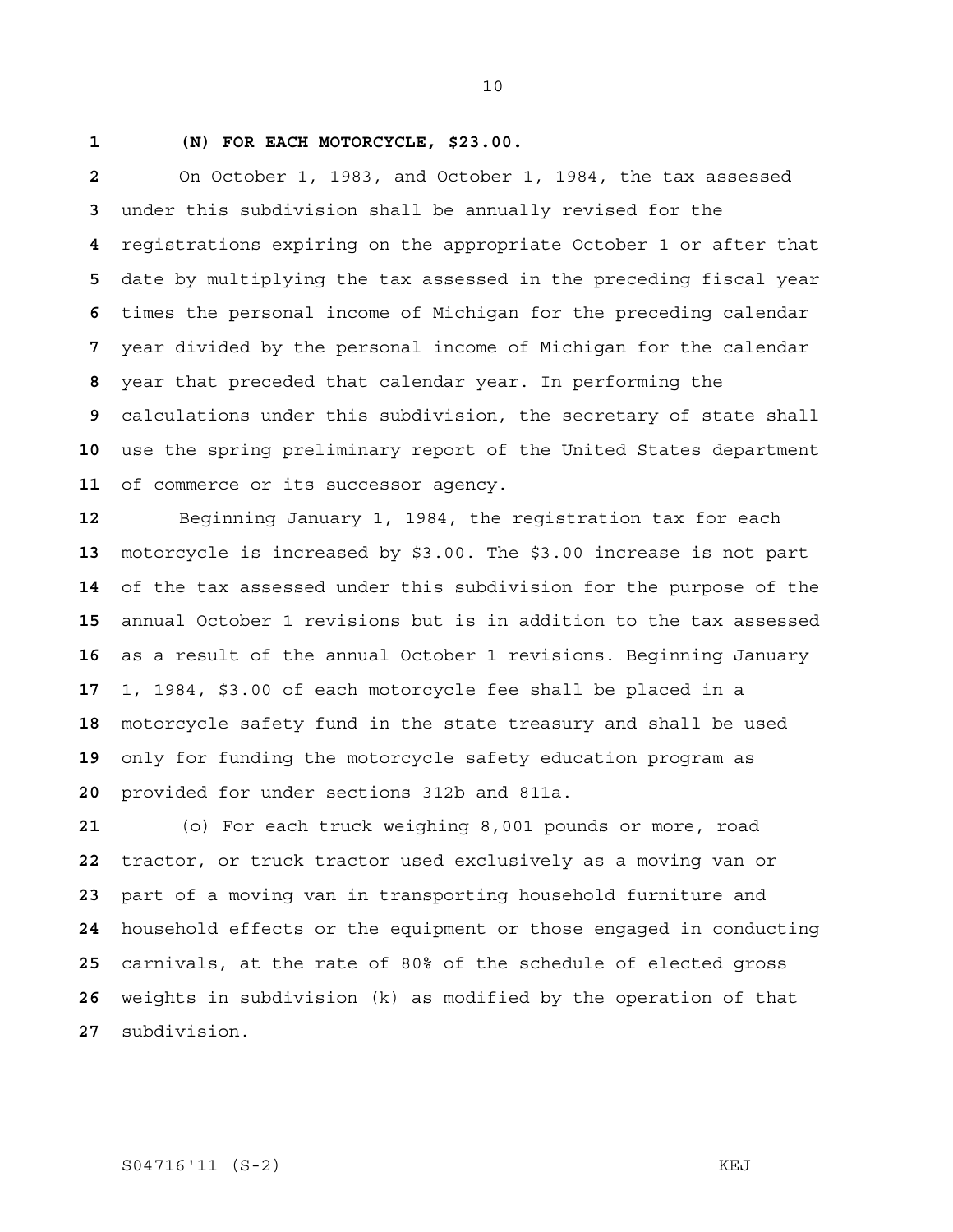(p) After September 30, 1983, each motor vehicle of the 1984 or a subsequent model year as shown on the application required under section 217 that has not been previously subject to the tax rates of this section and that is of the motor vehicle category otherwise subject to the tax schedule described in subdivision (a), and each low-speed vehicle according to the following schedule based upon registration periods of 12 months:

(*i*) Except as otherwise provided in this subdivision, for the first registration that is not a transfer registration under section 809 and for the first registration after a transfer registration under section 809, according to the following schedule based on the vehicle's list price:

| 13 | List Price                                                | Tax         |
|----|-----------------------------------------------------------|-------------|
| 14 |                                                           | \$<br>30.00 |
| 15 | More than $\frac{2}{7}$ 6,000.00 - $\frac{2}{7}$ 7,000.00 | \$<br>33.00 |
| 16 | More than $$7,000.00 - $8,000.00$                         | \$<br>38.00 |
| 17 | More than $$8,000.00 - $9,000.00$                         | \$<br>43.00 |
| 18 | More than $$ 9,000.00 - $ 10,000.00$                      | \$<br>48.00 |
| 19 | More than $$10,000.00 - $11,000.00$                       | \$<br>53.00 |
| 20 | More than $$11,000.00 - $12,000.00$                       | \$<br>58.00 |
| 21 | More than $$12,000.00 - $13,000.00$                       | \$<br>63.00 |
| 22 | More than $$13,000.00 - $14,000.00$                       | \$<br>68.00 |
| 23 | More than $$14,000.00 - $15,000.00$                       | \$<br>73.00 |
| 24 | More than $$15,000.00 - $16,000.00$                       | \$<br>78.00 |
| 25 | More than $$16,000.00 - $17,000.00$                       | \$<br>83.00 |
| 26 | More than $$17,000.00 - $18,000.00$                       | \$<br>88.00 |
| 27 | More than $$18,000.00 - $19,000.00$                       | \$<br>93.00 |
| 28 | More than $$19,000.00 - $20,000.00$                       | \$<br>98.00 |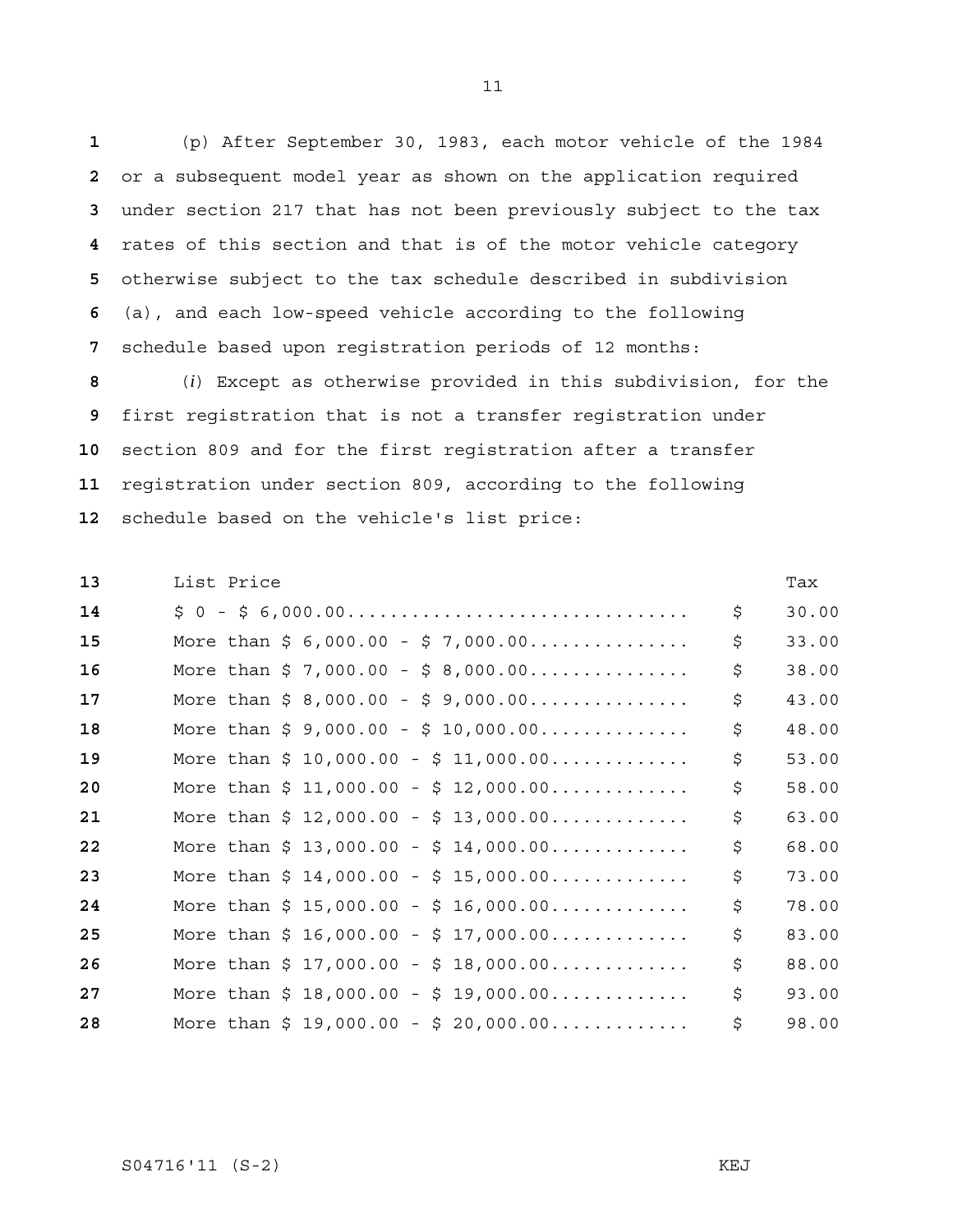| 1              |  |  |  | More than $$20,000.00 - $21,000.00$ | \$ | 103.00 |
|----------------|--|--|--|-------------------------------------|----|--------|
| $\overline{2}$ |  |  |  | More than $$21,000.00 - $22,000.00$ | \$ | 108.00 |
| $\overline{3}$ |  |  |  | More than $$22,000.00 - $23,000.00$ | Ŝ. | 113.00 |
| 4              |  |  |  | More than $$23,000.00 - $24,000.00$ | Ŝ. | 118.00 |
| 5              |  |  |  | More than $$24,000.00 - $25,000.00$ | \$ | 123.00 |
| 6              |  |  |  | More than $$25,000.00 - $26,000.00$ | \$ | 128.00 |
| 7              |  |  |  | More than $$26,000.00 - $27,000.00$ | S. | 133.00 |
| 8              |  |  |  | More than $$27,000.00 - $28,000.00$ | \$ | 138.00 |
| $\mathbf{q}$   |  |  |  | More than $$28,000.00 - $29,000.00$ | Ŝ. | 143.00 |
| 10             |  |  |  | More than $$29,000.00 - $30,000.00$ | \$ | 148.00 |

More than \$30,000.00, the tax of \$148.00 is increased by \$5.00 for each \$1,000.00 increment or fraction of a \$1,000.00 increment over \$30,000.00. If a current tax increases or decreases as a result of 1998 PA 384, only a vehicle purchased or transferred after January 1, 1999 shall be assessed the increased or decreased tax.

(*ii*) For the second registration, 90% of the tax assessed under subparagraph (*i*).

(*iii*) For the third registration, 90% of the tax assessed under subparagraph (*ii*).

(*iv*) For the fourth and subsequent registrations, 90% of the tax assessed under subparagraph (*iii*).

For a vehicle of the 1984 or a subsequent model year that has been previously registered by a person other than the person applying for registration or for a vehicle of the 1984 or a subsequent model year that has been previously registered in another state or country and is registered for the first time in this state, the tax under this subdivision shall be determined by

# 

S04716'11 (S-2) KEJ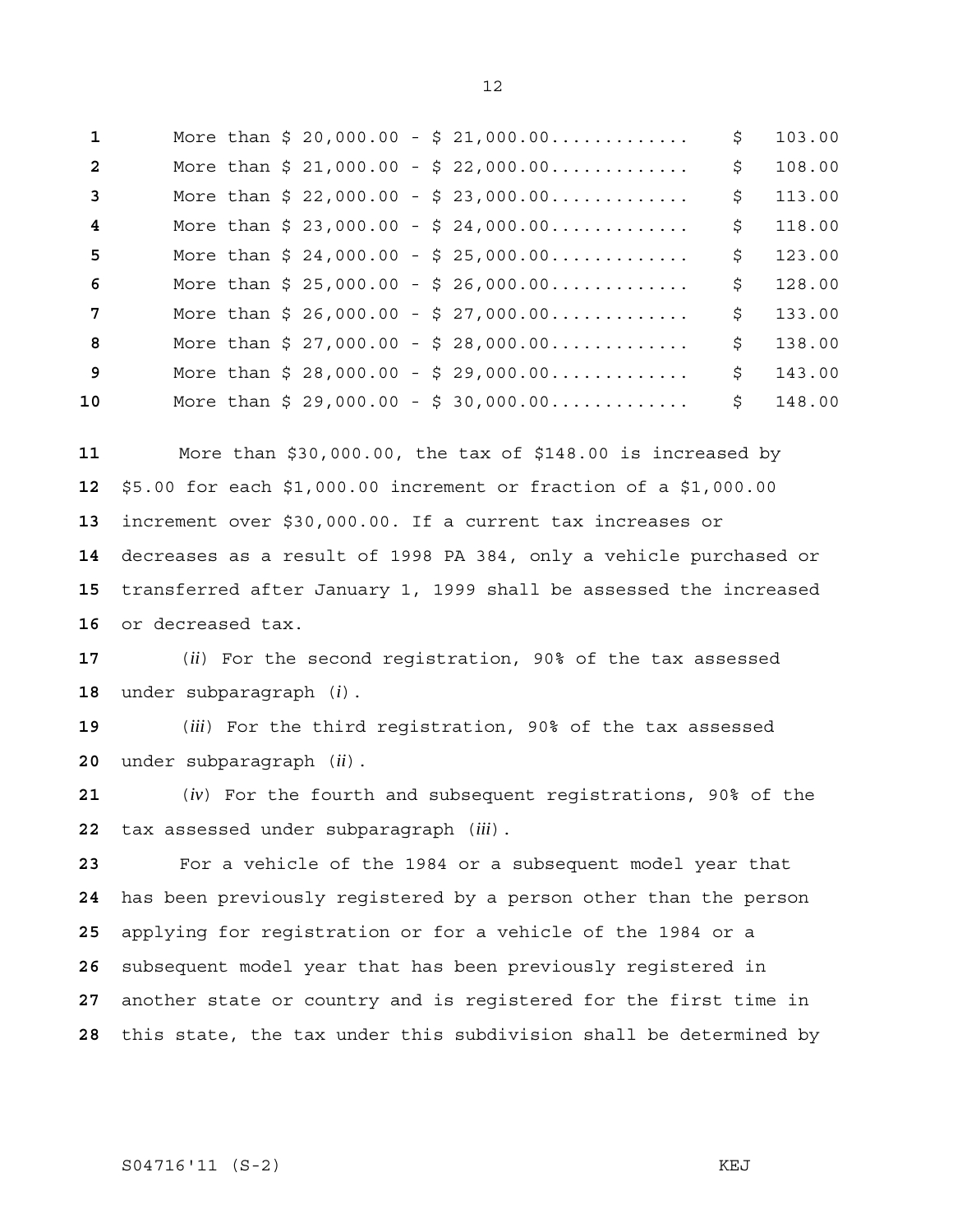subtracting the model year of the vehicle from the calendar year for which the registration is sought. If the result is zero or a negative figure, the first registration tax shall be paid. If the result is 1, 2, or 3 or more, then, respectively, the second, third, or subsequent registration tax shall be paid. A van that is owned by an individual who uses a wheelchair or by an individual who transports a member of his or her household who uses a wheelchair and for which registration plates are issued under section 803d shall be assessed at the rate of 50% of the tax provided for in this subdivision.

(q) For a wrecker, \$200.00.

(r) When the secretary of state computes a tax under this section, **ACT,** a computation that does not result in a whole dollar figure shall be rounded to the next lower whole dollar when the computation results in a figure ending in 50 cents or less and shall be rounded to the next higher whole dollar when the computation results in a figure ending in 51 cents or more, unless specific taxes are specified, and the secretary of state may accept the manufacturer's shipping weight of the vehicle fully equipped for the use for which the registration application is made. If the weight is not correctly stated or is not satisfactory, the secretary of state shall determine the actual weight. Each application for registration of a vehicle under subdivisions (j) and (m) shall have attached to the application a scale weight receipt of the vehicle fully equipped as of the time the application is made. The scale weight receipt is not necessary if there is presented with the application a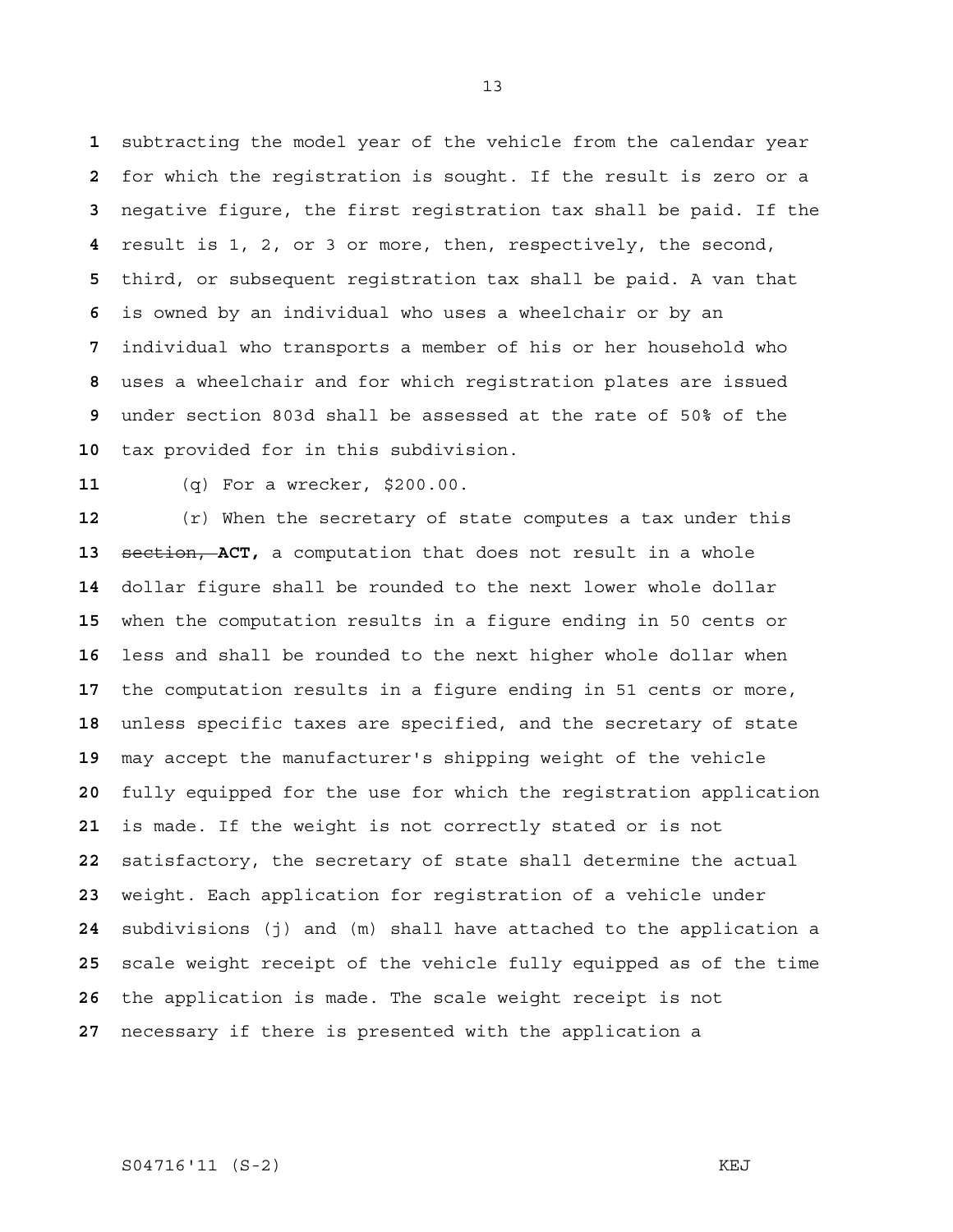registration receipt of the previous year that shows on its face the weight of the motor vehicle as registered with the secretary of state and that is accompanied by a statement of the applicant that there has not been a structural change in the motor vehicle that has increased the weight and that the previous registered weight is the true weight.

(2) A manufacturer is not exempted under this act from paying ad valorem taxes on vehicles in stock or bond, except on the specified number of motor vehicles registered. A dealer is exempt from paying ad valorem taxes on vehicles in stock or bond. (3) Until October 1, 2015, the tax for a vehicle with an empty weight over 10,000 pounds imposed under subsection (1)(a) and the taxes imposed under subsection (1)(c), (d), (e), (f), (i), (j), (m), (o), and (p) are each increased as follows:

(a) A regulatory fee of \$2.25 that shall be credited to the traffic law enforcement and safety fund created in section 819a and used to regulate highway safety.

(b) A fee of \$5.75 that shall be credited to the transportation administration collection fund created in section 810b.

(4) If a tax required to be paid under this section is not received by the secretary of state on or before the expiration date of the registration plate, the secretary of state shall collect a late fee of \$10.00 for each registration renewed after the expiration date. An application for a renewal of a registration using the regular mail and postmarked before the expiration date of that registration shall not be assessed a late

#### 

# S04716'11 (S-2) KEJ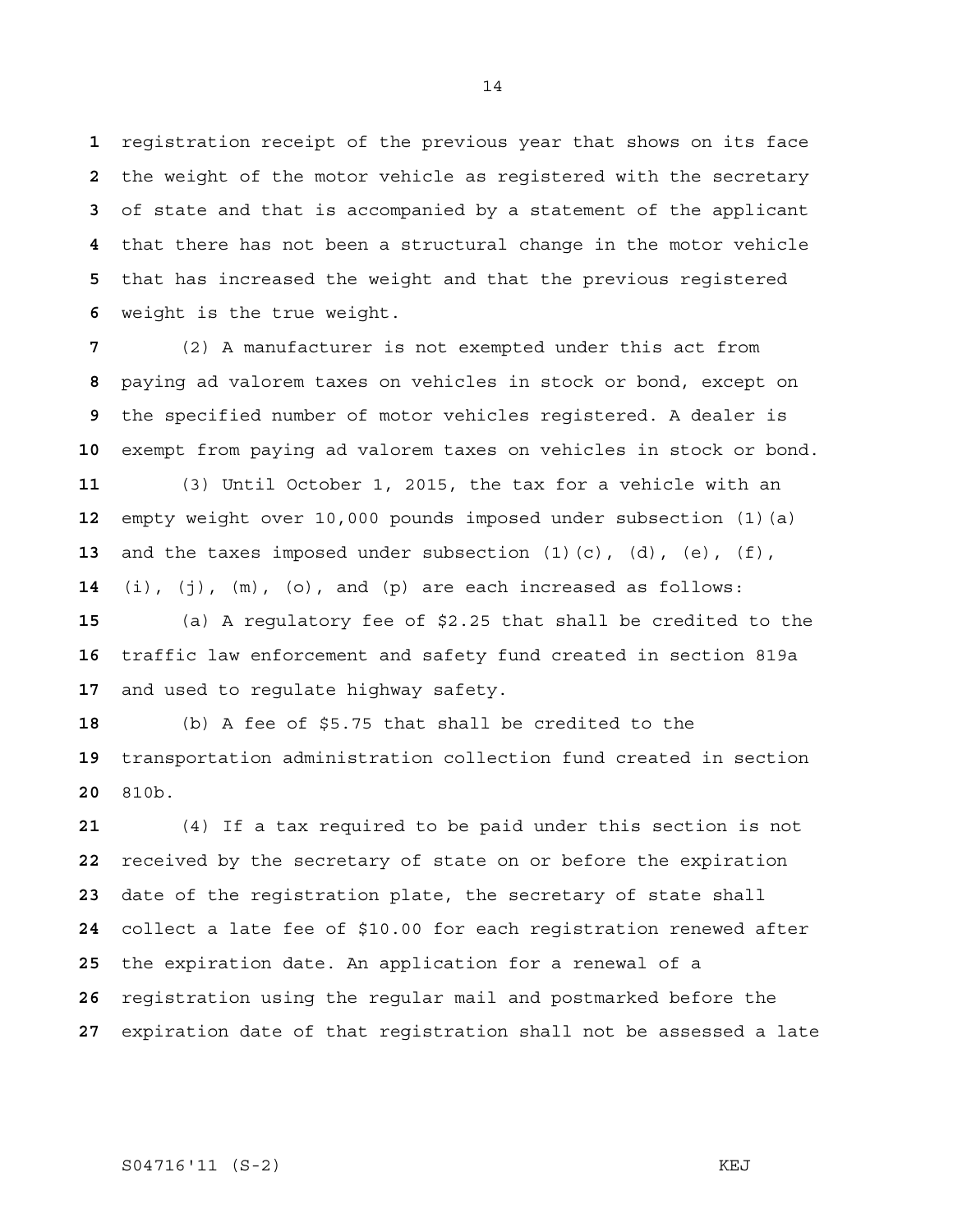Senate Bill No. 911 as amended November 27, 2012

fee. The late fee collected under this subsection shall be deposited into the general fund.

(5) As used in this section:

(a) "Gross proceeds" means that term as defined in section 1 of the general sales tax act, 1933 PA 167, MCL 205.51, and includes the value of the motor vehicle used as part payment of the purchase price as that value is agreed to by the parties to the sale, as evidenced by the signed agreement executed under section 251.

(b) "List price" means the manufacturer's suggested base list price as published by the secretary of state, or the manufacturer's suggested retail price as shown on the label required to be affixed to the vehicle under 15 USC 1232, if the secretary of state has not at the time of the sale of the vehicle published a manufacturer's suggested retail price for that vehicle, or the purchase price of the vehicle if the manufacturer's suggested base list price is unavailable from the sources described in this subdivision.

(c) "Purchase price" means the gross proceeds received by the seller in consideration of the sale of the motor vehicle being registered.

**22 (6) IN ADDITION TO THE REGISTRATION TAXES UNDER THIS 23 SECTION, THE SECRETARY OF STATE SHALL COLLECT FEES CHARGED UNDER 24 SECTION 801J AND CREDIT REVENUES TO A REGIONAL TRANSIT AUTHORITY 25 CREATED UNDER THE << >> REGIONAL TRANSIT AUTHORITY 26 ACT, MINUS NECESSARY COLLECTION EXPENSES AS PROVIDED IN SECTION 9 27 OF ARTICLE IX OF THE STATE CONSTITUTION OF 1963. NECESSARY**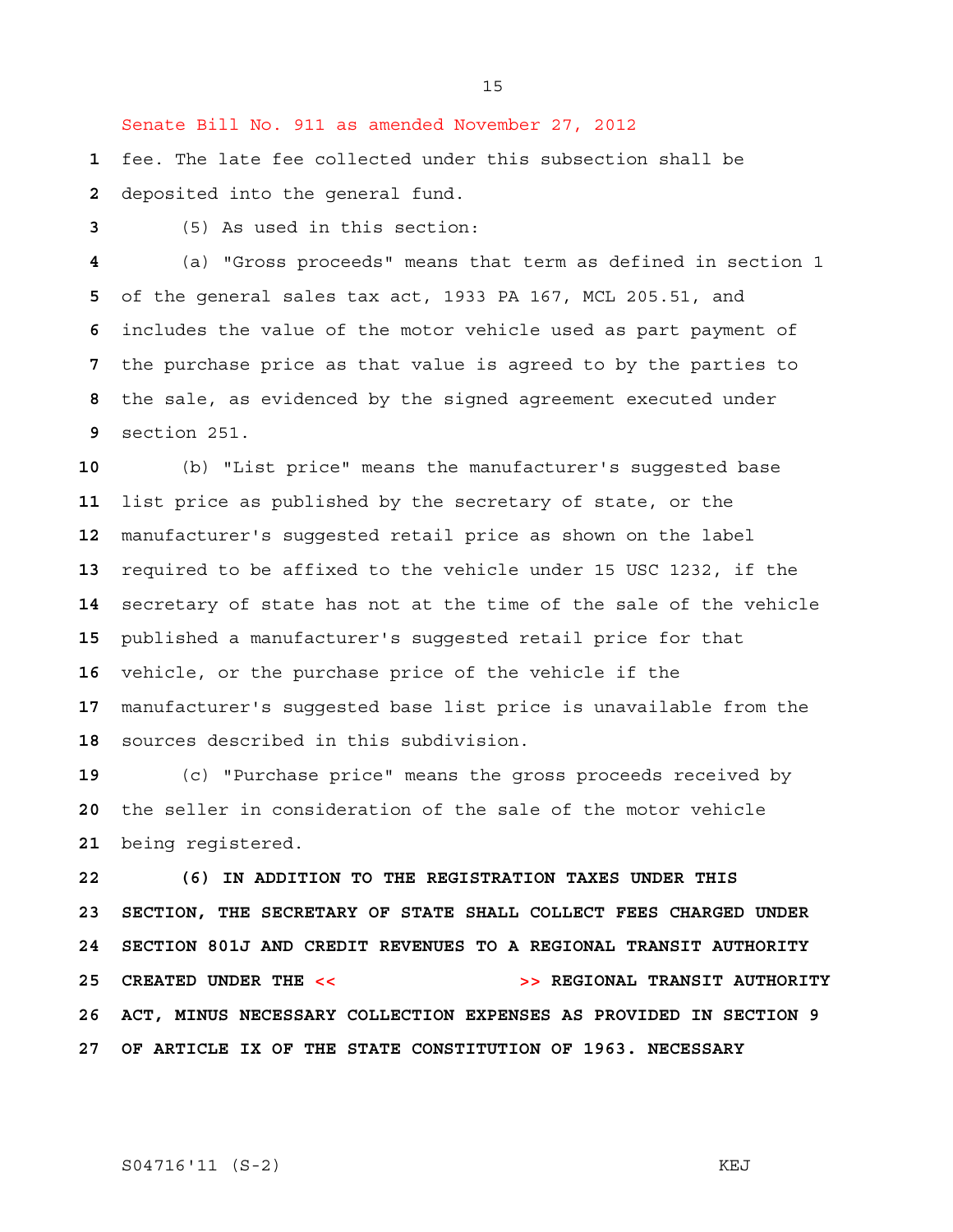Senate Bill No. 911 as amended November 27, 2012

 **1 COLLECTION EXPENSES INCURRED BY THE SECRETARY OF STATE UNDER THIS 2 SUBSECTION SHALL BE BASED UPON AN ESTABLISHED COST ALLOCATION 3 METHODOLOGY.** 

16

 **4 (7) THIS SECTION DOES NOT APPLY TO A HISTORIC VEHICLE. 5 SEC. 801J. (1) IN ADDITION TO THE REQUIRED VEHICLE 6 REGISTRATION FEE UNDER SECTION 801(1)(P), A REGIONAL TRANSIT 7 AUTHORITY CREATED UNDER THE << >> REGIONAL TRANSIT 8 AUTHORITY ACT MAY CHARGE AN ADDITIONAL FEE ON VEHICLE 9 REGISTRATIONS ISSUED TO RESIDENTS OF A PUBLIC TRANSIT REGION OF 10 NOT MORE THAN \$1.20 FOR EACH \$1,000.00 OR FRACTION OF \$1,000.00 11 OF THE VEHICLE'S LIST PRICE AS USED IN CALCULATING THE FEE UNDER 12 SECTION 801(1)(P). THE AUTHORITY MAY CHARGE THE ADDITIONAL FEE 13 ONLY UPON THE APPROVAL OF A MAJORITY OF THE ELECTORS IN A PUBLIC 14 TRANSIT REGION VOTING ON THE FEE AT AN ELECTION HELD ON A REGULAR 15 DATE AS PROVIDED IN SECTION 641 OF THE MICHIGAN ELECTION LAW, 16 1954 PA 116, MCL 168.641.** 

**17 (2) IN ADDITION TO ANY OTHER REQUIREMENTS IMPOSED BY LAW, 18 THE BALLOT QUESTION PROPOSING AUTHORIZATION OF THE FEE UNDER 19 SUBSECTION (1) SHALL SPECIFY HOW THE PROCEEDS OF THE FEE SHALL BE 20 EXPENDED.** 

**21 (3) THE FEE COLLECTED UNDER THIS SECTION SHALL ONLY BE USED 22 BY THE REGIONAL TRANSIT AUTHORITY FOR COMPREHENSIVE 23 TRANSPORTATION PURPOSES AS DEFINED BY SECTION 9 OF ARTICLE IX OF 24 THE STATE CONSTITUTION OF 1963.** 

**25 (4) A PROPOSAL FOR A FEE UNDER THIS SECTION SHALL NOT BE 26 PLACED ON THE BALLOT UNDER SUBSECTION (1) UNLESS THE PROPOSAL IS 27 ADOPTED BY A RESOLUTION OF THE BOARD OF DIRECTORS OF THE REGIONAL**